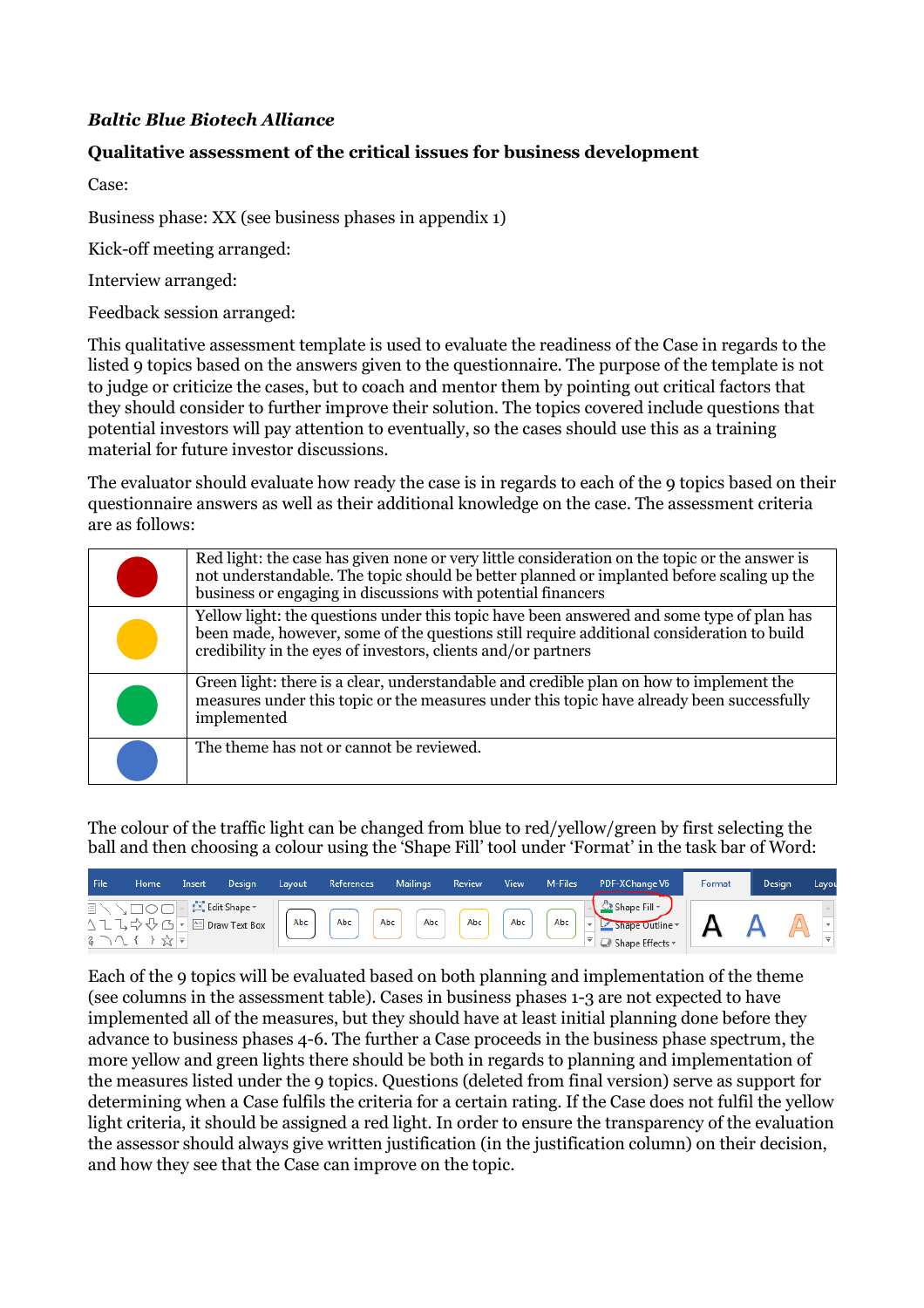| Theme                       | Questions                                                                                                                                                                                                                                                                                                                                                                                                                                                                                                                                                                                                                                                                                                                                                                                                                                                                                                                                      | Justification                              | Planning | Imple-<br>mentation |
|-----------------------------|------------------------------------------------------------------------------------------------------------------------------------------------------------------------------------------------------------------------------------------------------------------------------------------------------------------------------------------------------------------------------------------------------------------------------------------------------------------------------------------------------------------------------------------------------------------------------------------------------------------------------------------------------------------------------------------------------------------------------------------------------------------------------------------------------------------------------------------------------------------------------------------------------------------------------------------------|--------------------------------------------|----------|---------------------|
| Value and<br>1.<br>strategy | Support questions: Is the value<br>proposition and competitive<br>advantage clearly defined? Does it<br>seem like the business is scalable and<br>the preconditions for scaling possible<br>to overcome? Is there a clear IPR<br>concept and steps defined how to<br>reach this status? Have the critical<br>steps for IPR been taken and<br>secured?<br>Yellow light:<br>Planning: Some planning made on<br>how to scale the solution. Key IPR<br>that needs to be protected identified.<br>Implementation: Identified<br>competitive factors (e.g. price,<br>quality, availability), company has an<br>understandable strategy.<br>Green light:<br>Planning: Clear and realistic plan on<br>how to scale the business. Idea given<br>on how the client needs will evolve in<br>the future.<br>Implementation: IPR protection<br>process set off (patent pending or<br>otherwise difficult to copy solution).                                 | <b>Planning:</b><br><b>Implementation:</b> |          |                     |
| Markets<br>2.               | <b>Support questions:</b> Has the target<br>market size and potential been<br>estimated, and are there clear facts to<br>back this estimation up? Is the main<br>market defined? Is the market share<br>targeted and when it is reached<br>realistic? Is the client base solid and<br>clearly defined? Have client needs<br>been clearly defined? Is there a<br>branding and marketing strategy?<br>Has the competition been clearly<br>defined? Is there a revenue model<br>and clear pricing plan?<br>Yellow light:<br>Planning: Identified and prioritized<br>client segments and their needs.<br>Some plan to reach client segments<br>formulated. Main markets identified<br>and reasonable ball-park estimations<br>of market size made. Competitors<br>and/or existing solutions identified.<br>Clear presentation of revenue model<br>exists<br>Implementation: The solution has<br>been piloted on at least one identified<br>market. | <b>Planning:</b><br><b>Implementation:</b> |          |                     |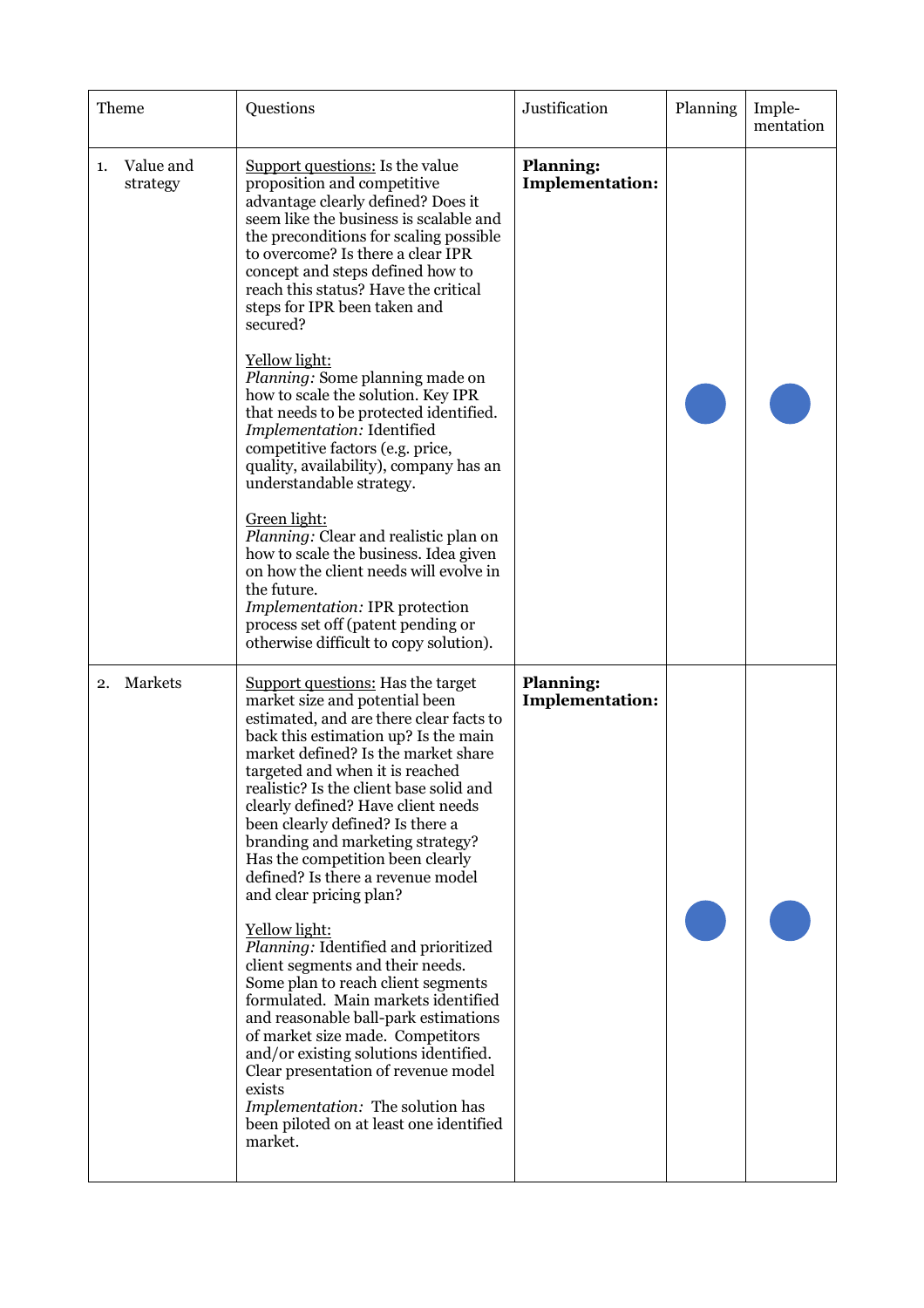|    |                                       | Green light:<br>Planning: Initial branding and<br>marketing plans made (or<br>justification why not relevant).<br>Clearly identified key clients within<br>client segments and initial contact<br>made with them. Projections on<br>market growth and reasonable<br>market share made.<br>Implementation: Early market entry<br>performed and at least some revenue-<br>generating clients exist.                                                                                                                                                                                                                                                                                                            |                                            |  |
|----|---------------------------------------|--------------------------------------------------------------------------------------------------------------------------------------------------------------------------------------------------------------------------------------------------------------------------------------------------------------------------------------------------------------------------------------------------------------------------------------------------------------------------------------------------------------------------------------------------------------------------------------------------------------------------------------------------------------------------------------------------------------|--------------------------------------------|--|
| 3. | Management<br>and<br>organization     | Support questions: Is there a clear<br>and documented management<br>system? Is there a risk management<br>plan, which is well updated? Are key<br>persons defined and secured in a<br>solid manner? Have key<br>competencies and human resource<br>needs been defined? If in business<br>phases 4-6 have the human resource<br>needs been secured?<br>Yellow light:<br>Planning: Key competences<br>identified and acquired, or a plan in<br>place how to acquire them.<br>Implementation: Key competencies<br>acquired.<br>Green light:<br>Planning: Key risks related to<br>human resources identified.<br><b>Implementation: Management</b><br>system documented. Commitment of<br>key personnel ensured. | <b>Planning:</b><br><b>Implementation:</b> |  |
| 4. | Product and<br>process<br>development | Support questions: Has the product<br>and process development needs been<br>clearly defined? Have plans and steps<br>been taken to enhance these needs?<br>Yellow light:<br>Planning: Identified R&D<br>requirements to reach market entry<br>requirements.<br>Implementation: R&D plan made.<br>Minimum viable product exists.<br>Green light:<br>Planning: Clear and realistic R&D<br>plan to produce a scalable and<br>competitive solution.<br>Implementation: Solution<br>specification ready and first products<br>in early market. Extensive research<br>network in place or not required.                                                                                                            | <b>Planning:</b><br><b>Implementation:</b> |  |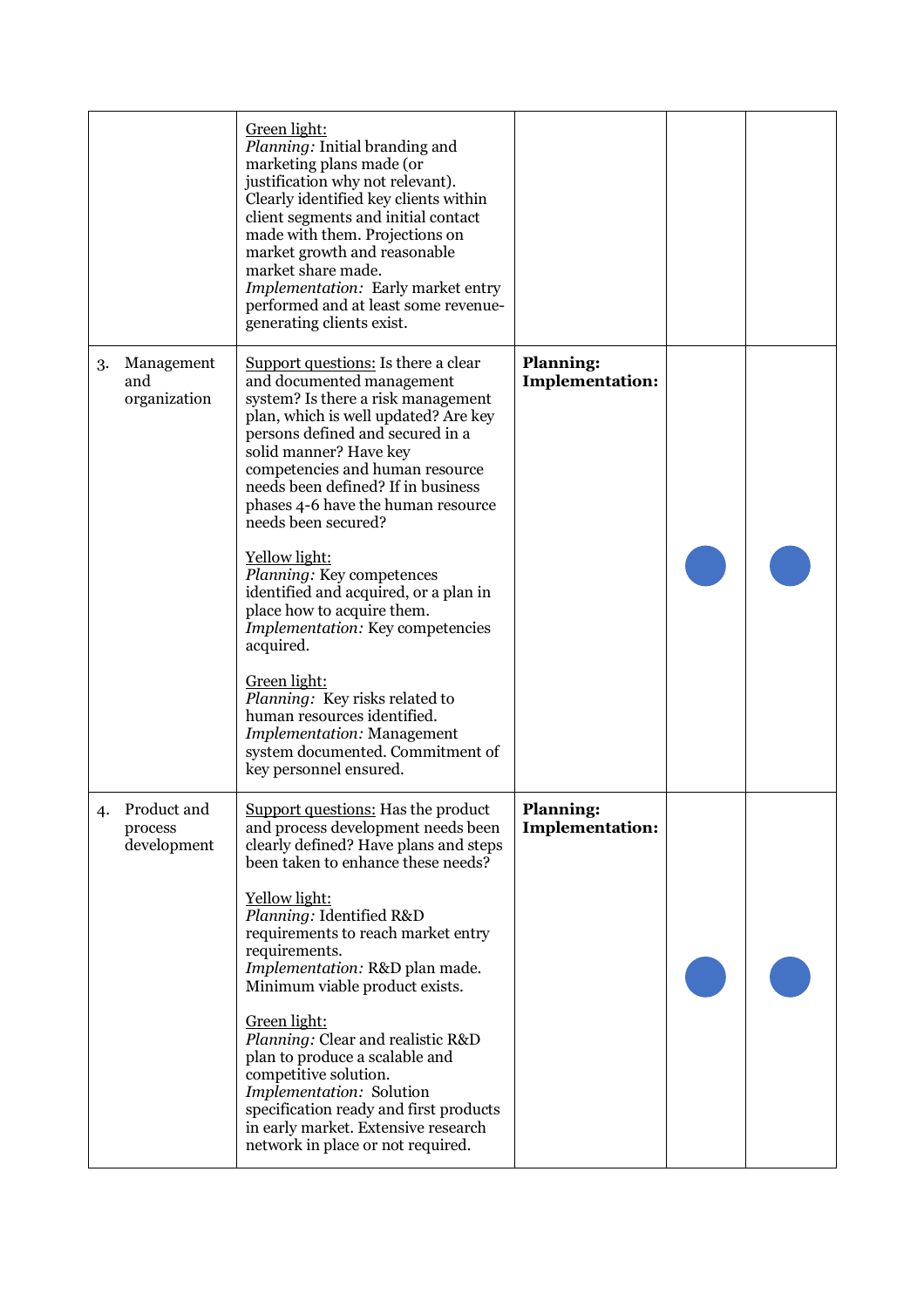| 5. | Resources                   | Support questions: Is raw material,<br>working capital and suppliers and<br>partners available? Have critical<br>bottlenecks linked to these topics<br>been identified and are plans in place<br>to minimize the risks? Are key<br>partners and suppliers committed?<br>Are critical aspects of the value chain<br>defined and taken into consideration?<br>Yellow light:<br>Planning: Risk factors related to raw<br>material acquisition identified.<br>Financial requirements reasonable<br>and identified. Suppliers and partners<br>identified.<br>Implementation: Source of raw<br>material for full-size operation<br>available and accessible at reasonable<br>cost of acquisition.<br>Green light:<br>Planning: Potential sources of<br>capital identified. All parts of value<br>chain identified, risk assessment<br>made on most critical parts. Initial<br>discussions had with suppliers and<br>partners<br>Implementation: Financial<br>projections made. Contract with first<br>suppliers made. | <b>Planning:</b><br><b>Implementation:</b> |  |
|----|-----------------------------|-----------------------------------------------------------------------------------------------------------------------------------------------------------------------------------------------------------------------------------------------------------------------------------------------------------------------------------------------------------------------------------------------------------------------------------------------------------------------------------------------------------------------------------------------------------------------------------------------------------------------------------------------------------------------------------------------------------------------------------------------------------------------------------------------------------------------------------------------------------------------------------------------------------------------------------------------------------------------------------------------------------------|--------------------------------------------|--|
| 6. | Production<br>and logistics | Support questions: Is the production<br>clearly planned? Is the production<br>scalable? Have risks and problems<br>been taken into consideration? Have<br>logistics been planned and partners<br>secured?<br>Yellow light:<br>Planning: Critical factors related to<br>the production process have been<br>identified. Required logistics<br>channels have been identified.<br>Implementation: Inputs and<br>technology required for the<br>production process are identified,<br>available and accessible.<br>Green light:<br>Planning: Scalability of the<br>production process has been<br>considered. Logistics partners have<br>been identified.<br>Implementation: Possible problems<br>in the production process have been<br>prepared for. First products shipped<br>to paying customers.                                                                                                                                                                                                               | <b>Planning:</b><br><b>Implementation:</b> |  |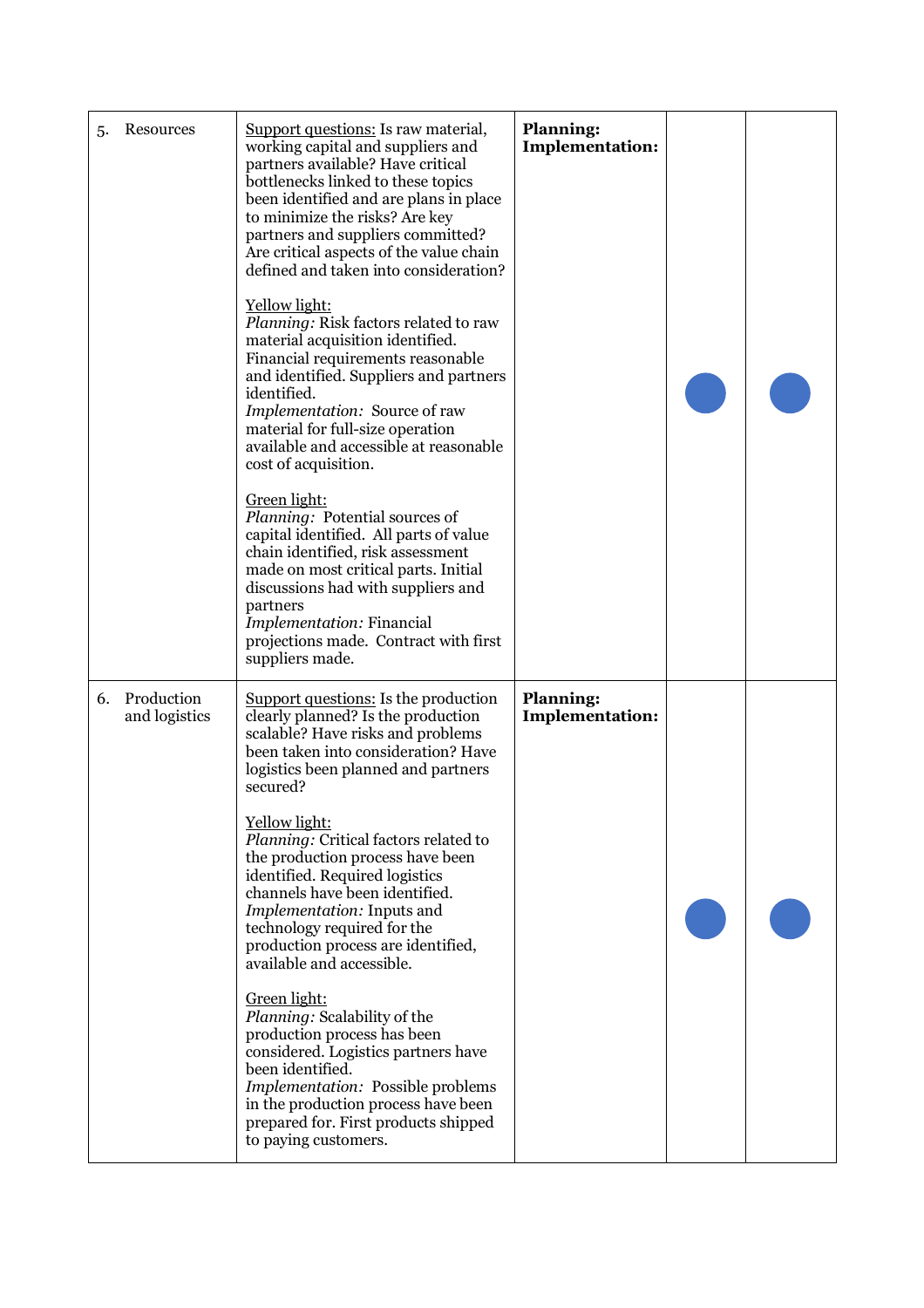| 7. | Funding and<br>ownership                  | <b>Support questions:</b> Are funding needs<br>clearly defined? Is there a plan for<br>reaching funding needs? Is there a<br>plan for development of ownership<br>structure?<br>Yellow light:<br>Planning: Potential investor types<br>have been given consideration.<br>Implementation: Long-term funding<br>projections have been prepared on an<br>estimate level.<br>Green light:<br><i>Planning:</i> Actual investors have been<br>identified and the preferred terms of<br>financing chosen. Ownership<br>structure, its development and the<br>impacts of external financing on it<br>have been considered.<br>Implementation: Ownership<br>structure is clearly defined and<br>financing has been secured for at<br>least the next 12 months.                                                    | <b>Planning:</b><br><b>Implementation:</b> |  |
|----|-------------------------------------------|----------------------------------------------------------------------------------------------------------------------------------------------------------------------------------------------------------------------------------------------------------------------------------------------------------------------------------------------------------------------------------------------------------------------------------------------------------------------------------------------------------------------------------------------------------------------------------------------------------------------------------------------------------------------------------------------------------------------------------------------------------------------------------------------------------|--------------------------------------------|--|
| 8. | Quality and<br>regulatory<br>requirements | <b>Support questions:</b> Are critical quality<br>and regulatory requirements defined?<br>Have solutions to these been<br>considered? Have changes in<br>requirements been considered? Have<br>relevant EHS issues been defined and<br>addressed?<br>Yellow light:<br>Planning: Critical permits,<br>certificates and other key regulatory<br>issues have been identified.<br>Implementation: Critical permits,<br>certificates and other key regulatory<br>issues have been taken into account.<br>Green light:<br>Planning: EHS issues have been<br>given required consideration. EHS<br>issue management plan in place. A<br>disposal plan exists for full-scale<br>production if required.<br>Implementation: Required<br>certificates and permits for early<br>stage production have been acquired. | <b>Planning:</b><br><b>Implementation:</b> |  |
| 9. | Sustainability                            | <b>Support questions: Have</b><br>sustainability issues been identified<br>and addressed? Are future trends<br>clearly defined and their impact on<br>the Case been reviewed?<br>Yellow light:                                                                                                                                                                                                                                                                                                                                                                                                                                                                                                                                                                                                           | <b>Planning:</b><br><b>Implementation:</b> |  |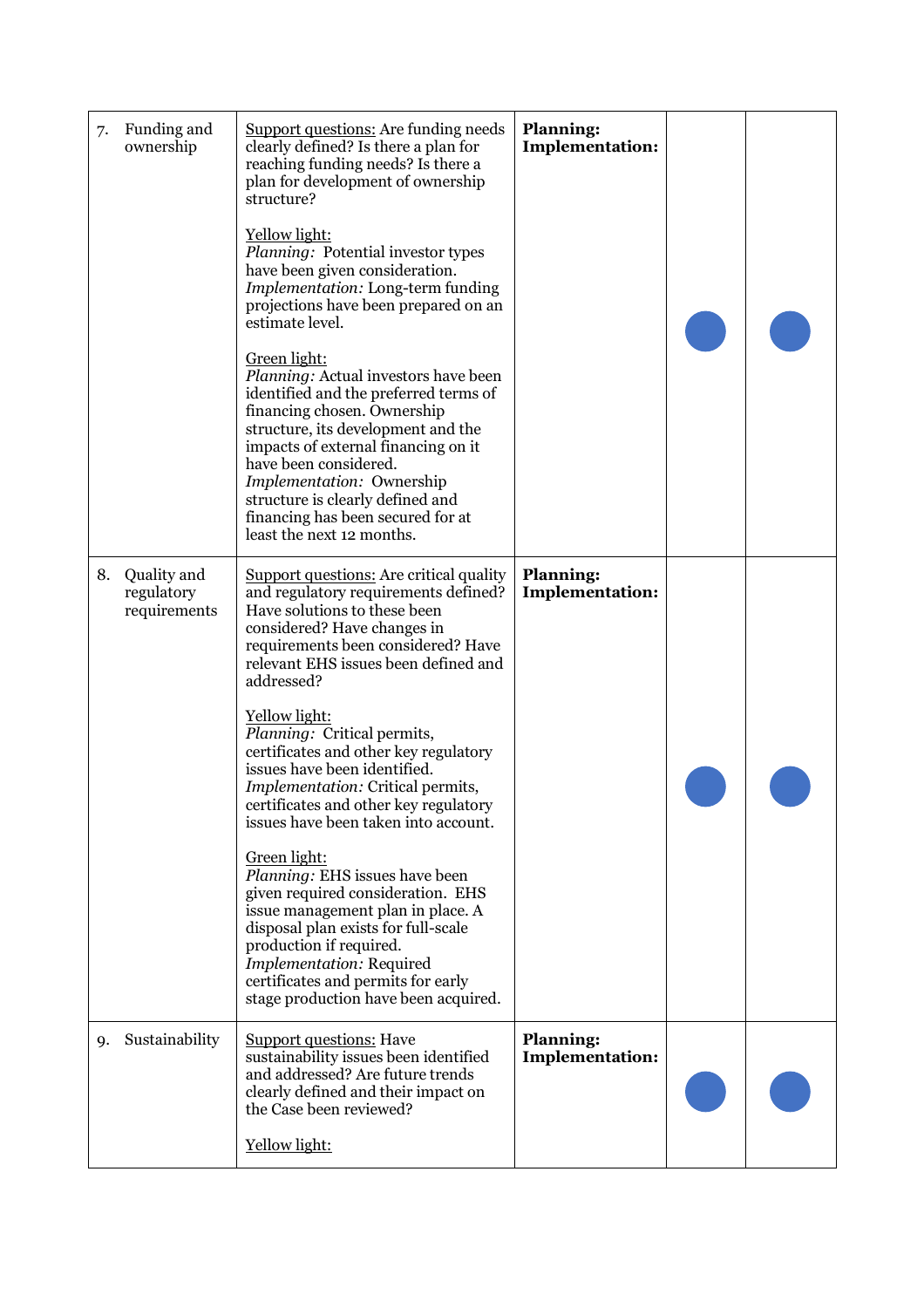| Planning: The environmental and<br>social impacts of the solution have<br>been acknowledged.<br><i>Implementation:</i> The impacts have<br>been given initial consideration.                            |  |  |
|---------------------------------------------------------------------------------------------------------------------------------------------------------------------------------------------------------|--|--|
| Green light:<br><i>Planning:</i> Future trends have been<br>evaluated thoroughly.<br>Implementation: The environmental<br>and social impacts of the solution<br>have been measured and<br>communicated. |  |  |